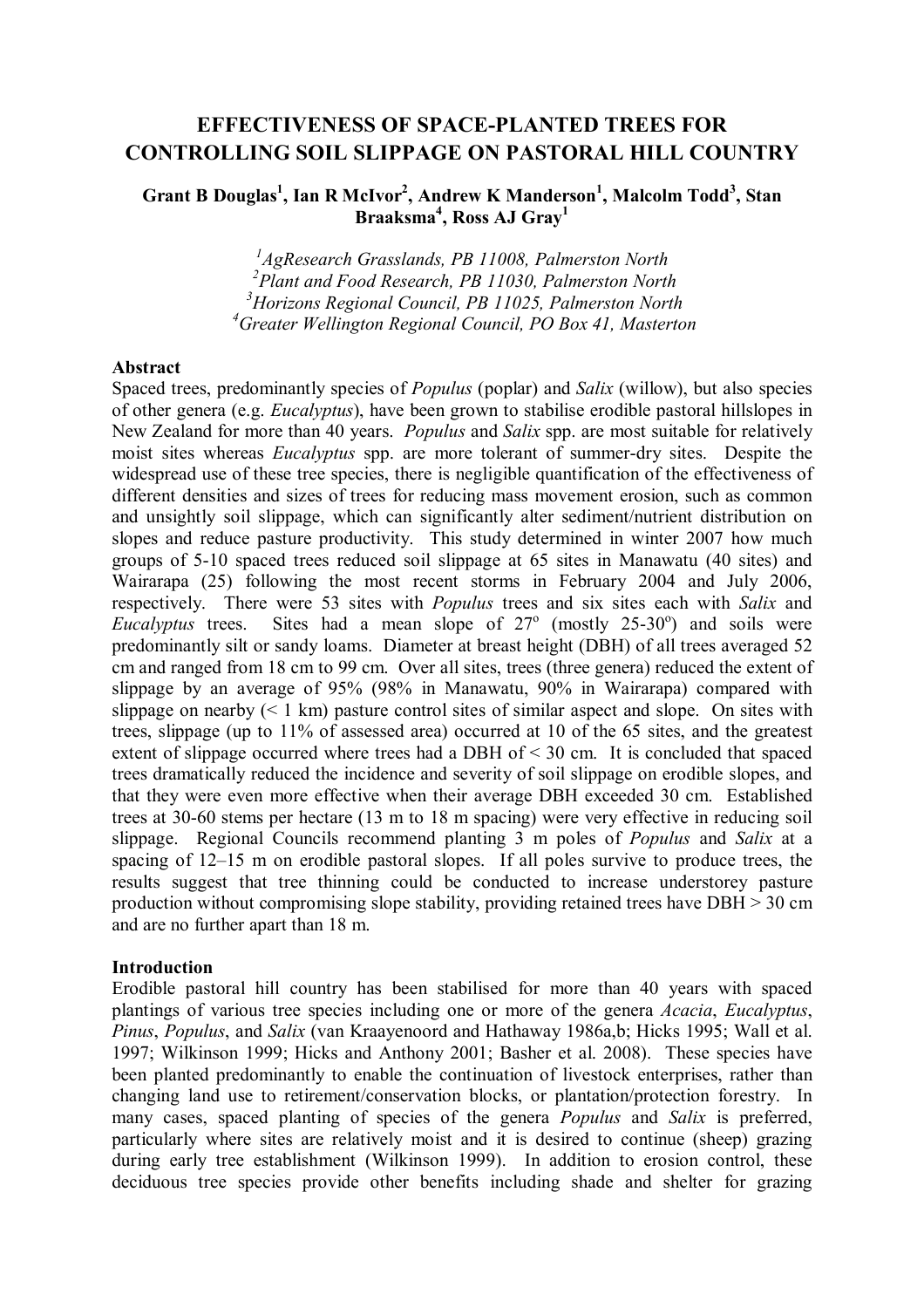livestock, supplementary forage (prunings and leaf fall), vista enhancement, and timber production (Douglas et al. 2006).

Despite the extensive use of spaced trees in hill pastoral systems (variously named silvopastoralism, tree-pasture systems, agroforestry, 2-tier systems), there has been limited quantification of their effectiveness for reducing erosion. One of the few evaluations, with respect to spaced Populus spp., was the estimation of the average (radial) range of influence of individual trees of Populus x euramericana aged 14-17 years on the occurrence of landslides on erodible slopes near Gisborne (Hawley and Dymond 1988). They estimated trees reduced pasture production losses by 13.8% and an average tree saved 8.4  $m<sup>2</sup>$  of ground from failure. This work was extended by Hawley (1988) to determine the influence of root encroachment from neighbouring trees on slope stability. At a spacing of 11.5 m (75 sph), Hawley (1988) estimated that land slippage around one tree, including the contribution from a neighbouring tree, reduced from 8.2% to 1.4%. Following the results of vegetation surveys after storms in various regions, and other experiences, Hicks (1995) concluded that mature trees of Populus and Salix spp. and other broadleaved species, at spacings of 12 m (70 sph) or less, can reduce mass movement in pasture by 50-80%. Partial planting of erosion-prone slopes with trees can reduce mass movement by 10-20%, and similarly for areas where older tree stands have not been maintained (Hicks 1995). An extensive vegetation survey was conducted after the Manawatu-Rangitikei storm in February 2004 (Hicks and Crippen 2004), but there was no vegetation category specifically for spaced tree plantings. Using their presented data, Basher et al. (2008) estimated that spaced trees in the surveyed area possibly reduced erosion by 34% compared with under open pasture.

A feature of numerous post-storm soil conservation effectiveness studies is the lack of information on the characteristics of the spaced trees. Data have usually been limited to likely or confirmed tree age and sometimes tree density, so that it is not possible to objectively appraise and describe those tree plantings that retained slope intactness, or failed, and understand why. Several recent storms e.g. Manawatu/Wanganui 2004, South Taranaki 2005, East Coast 2006, Wairarapa 2006, severely eroded hill landscapes and disrupted infrastructure, and with a changing climate, the severity and frequency of storms are predicted to increase. Information on tree size and spacing, and micro-topographical features, is essential for predicting those tree-pasture systems that are likely to be resilient in the face of future storm events, and the information will be used to refine recommendations for future planting and tree management programmes.

Recent storms gave the ideal opportunity to determine how effective spaced trees of various species, size and density were in maintaining slope intactness. This paper reports selected measurements on tree-pasture systems in Manawatu and Wairarapa conducted in winter 2007 (Douglas et al. 2008). It focuses on Populus plantings because of their widespread use in grazing systems, but also includes spaced trees of Salix and Eucalyptus spp., the latter because of their potential usefulness in summer-dry environments.

### Materials and Methods

### Site selection

Sites were selected in Manawatu and Wairarapa, where the most recent severe storms occurred in February 2004 and July 2006, respectively. Aerial photography was used to select sites with groups of space planted trees before field visits. In Manawatu, orthocorrected black and white photography (scale 1: 6000) taken in 1998/99, and colour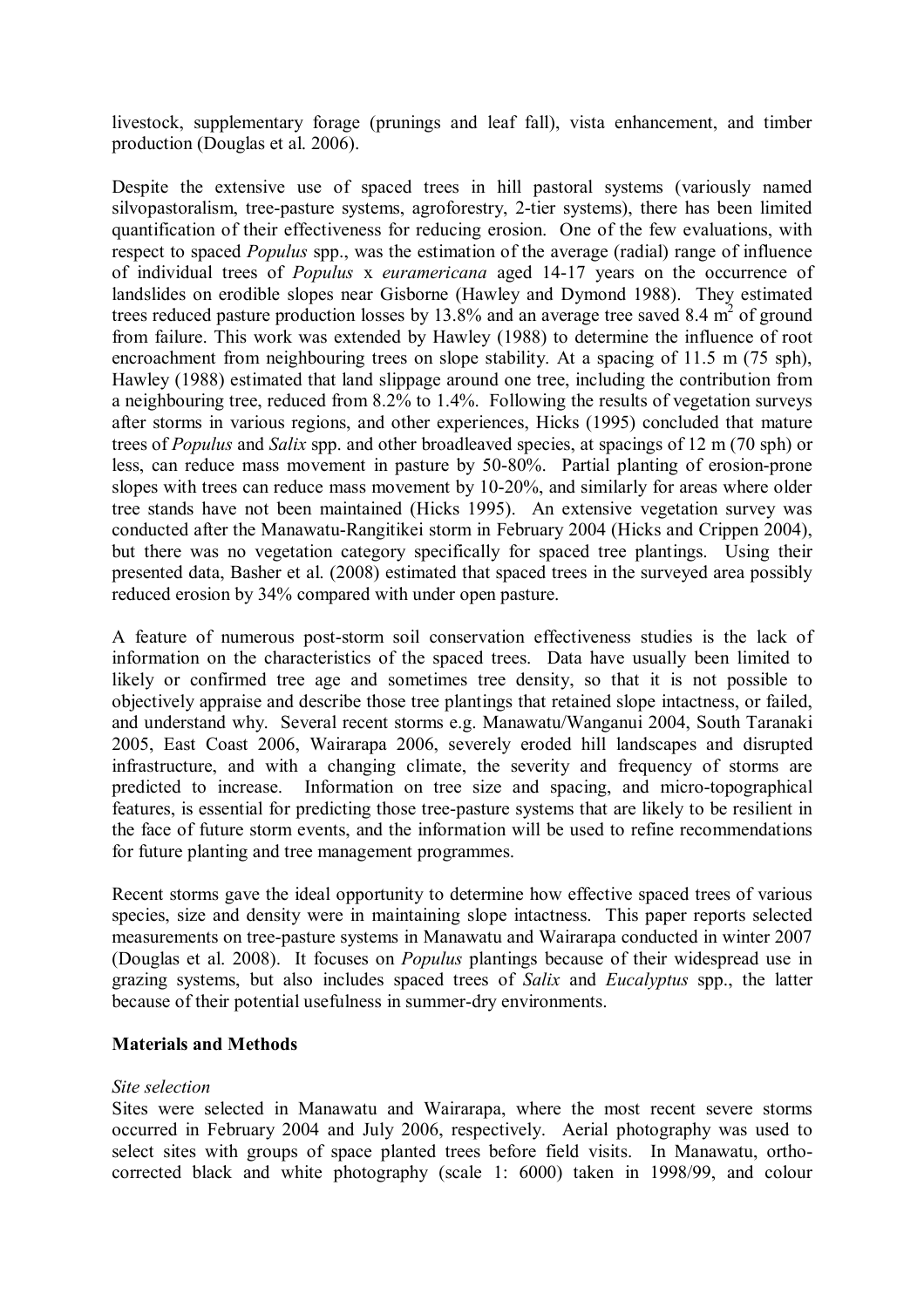photography (1:2700 to 1:8300) taken in 2004 within a few months after the February storm, were accessed from Horizons Regional Council's collection. Photography was obtained for farms where plantings of *Populus* and *Salix* had been conducted over a range of years, sites were within 80 km of Palmerston North, and the storm had caused mostly moderate to extensive soil slippage in the area. Groups of spaced trees (mostly 5-10 trees) were identified on the black and white photography using the following criteria:

- trees located approximately mid- to upper-slope, and on a range of aspects
- trees at various spacings and of various sizes/ages, and
- no evidence of fresh slip scars within land covered by each tree group.

Forty sites were selected across 13 farms, of which 39 sites comprised spaced Populus trees and 1 site comprised spaced Salix trees. Soils were mostly Mottled Immature Pallic Soils (NZ Soil Classification) with predominant textures of sandy loam or fine sandy loam.

In Wairarapa, 25 sites were selected on two adjacent farms, approximately 40 km south of Masterton. One farm had extensive plantings of *Populus, Eucalyptus* and *Salix* species, some dating to the 1970s, whereas the second farm had more recent plantings comprising mostly Populus and Salix species. Collectively, the farms provided examples of trees of a range of sizes/ages on similar topography. Colour photography of both farms taken in 2002, residing in Greater Wellington Regional Council's collection, was used to select appropriate sites using the criteria used to select sites in Manawatu. Across both farms, there were 14 sites with *Populus*, 6 sites with *Eucalyptus*, and 5 sites with *Salix*. Soils were mostly Mottled Argillic Pallic Soils or Typic Orthic Brown Soils (NZ Soil Classification) with predominant texture of silt loam.

### Site and tree measurements

Topographic data collected at each site were aspect, slope, and the location of fresh soil slippage within 10 m radius of any tree in the measured group. Aspect of a site was characterised as north, south, east, or west, or any binary combination of these. Slope was measured within 2 m of each tree using an electronic level placed on ground representative of the surrounding area, excluding stock camps. The location of fresh soil slippage at each site was mapped on graph paper.

All trees at each site were measured for height (m), trunk diameter at breast height (DBH; cm), and canopy radius (m), and the spacings (m) between all trees at each site were recorded (Douglas et al. 2008). Site positions were confirmed and polygons digitised on the aerial photographs. A diagram of the trees at each site was prepared using computer aided design software, and areas of the site, including the area of any slippage within 10 m of any tree, estimated.

For each of the 65 sites with trees, a nearby  $(< 1 \text{ km})$  site with open pasture of similar slope and aspect was identified on aerial photographs to enable valid comparisons between sites with and without trees. The area  $(m<sup>2</sup>)$  of each open pasture site, and the area of fresh slippage within, were estimated from visual inspection of the aerial photographs.

### Data analysis

The percentage of soil slippage at each tree  $(T_s$  slip) and corresponding pasture  $(P_s$  slip) site was calculated. The percentage of non-zero  $\overline{T}$  slip values was compared with the percentage of non-zero P slip values across the 65 data pairs and within each region (Manawatu – 40)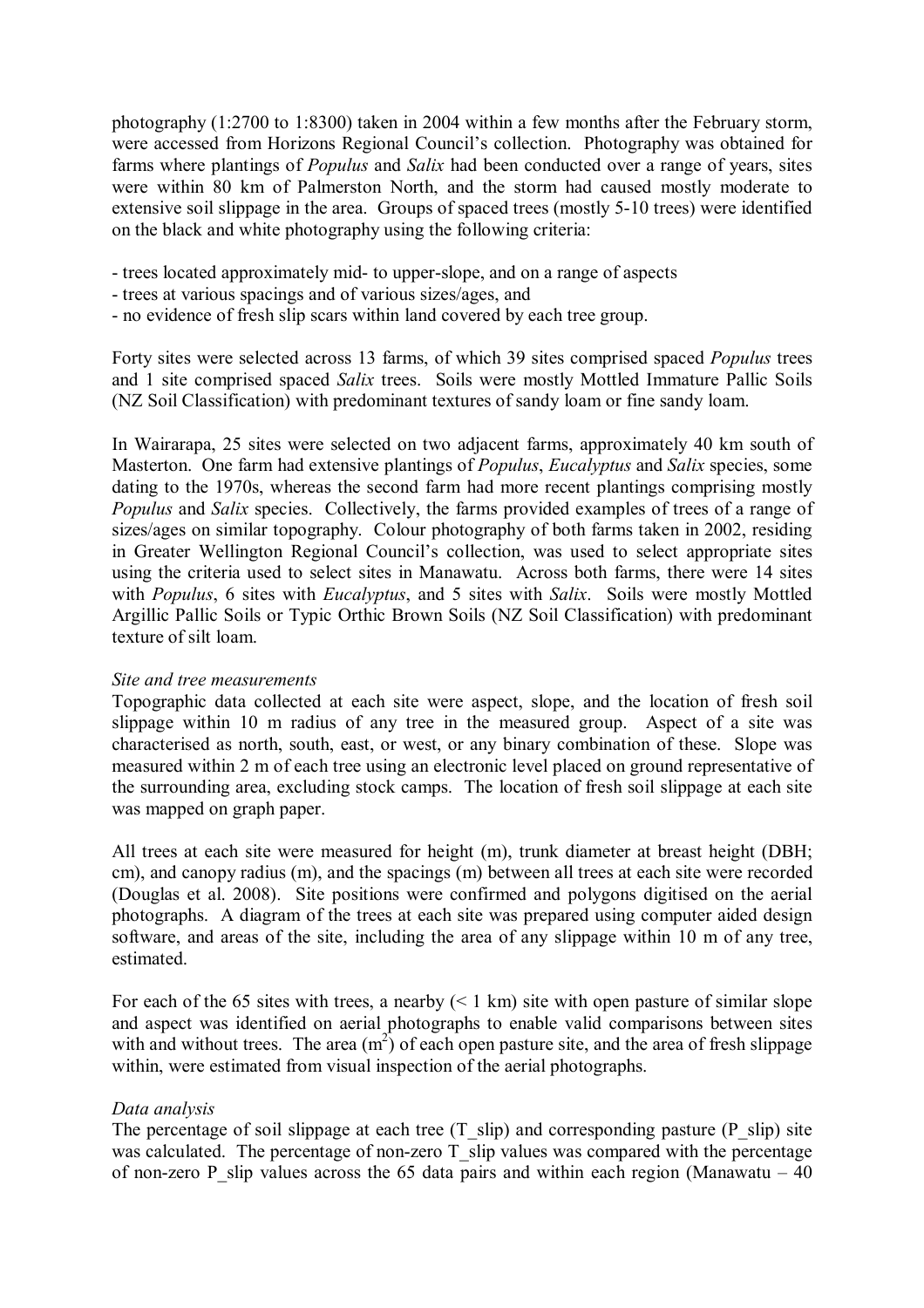data pairs; Wairarapa – 25 data pairs). Differences between  $T$  slip and P slip across all sites and within each region were tested using a one-sample t-test. Means of  $T$  slip and  $P$  slip were calculated for each region and for each region x tree species combination.

The number of trees at each site was expressed as stems per hectare. Means were calculated for height, DBH, canopy radius, and stems per hectare for each region x tree species combination. T\_slip data for the 65 sites were plotted against DBH.

### **Results**

The most frequent aspect of sites was NE to NW in Manawatu (22 of 40 sites) and SE to SW in Wairarapa (9 of 25 sites). Slope of the 65 tree sites averaged  $27^{\circ}$  (s.e. = 0.5°) and mean slope of sites with each species in each region was 24-29° (Table 1).

Table 1. Site and tree characteristics at 40 sites in Manawatu and 25 sites in Wairarapa in August 2007 ( $n =$ sample size; mean and standard error in brackets).

| <b>Region</b> | <b>Species</b> | $\boldsymbol{n}$ | <b>Slope</b> | <b>Slippage</b> | Height | <b>DBH</b> | Canopy | <b>Stems</b> |
|---------------|----------------|------------------|--------------|-----------------|--------|------------|--------|--------------|
|               |                |                  |              | $(\%)$          | (m)    | (cm)       | radius | per          |
|               |                |                  |              |                 |        |            | (m)    | hectare      |
| Manawatu      | Populus        | 39               | 28           | 0.2             | 28.6   | 58.3       | 5.5    | 43           |
|               |                |                  | (0.6)        | (0.1)           | (1.1)  | (3.0)      | (0.4)  | (1)          |
|               | Salix          |                  | 24           | 0.0             | 20.6   | 53.0       | 5.7    | 52           |
| Wairarapa     | Populus        | 14               | 27           | 1.1             | 17.5   | 36.0       | 3.9    | 50           |
|               |                |                  | (0.8)        | (0.8)           | (1.9)  | (3.2)      | (0.3)  | (2)          |
|               | Eucalyptus     | 6                | 29           | 0.3             | 18.8   | 69.1       | 5.9    | 37           |
|               |                |                  | (1.0)        | (0.2)           | (1.7)  | (5.5)      | (0.5)  | (1)          |
|               | Salix          | 5                | 26           | 0.8             | 10.9   | 26.7       | 3.6    | 55           |
|               |                |                  | (0.9)        | (0.6)           | (1.1)  | (3.5)      | (0.4)  | (5)          |

DBH = diameter at breast height

### Soil slippage

The presence of spaced trees on a site dramatically reduced ( $P < 0.001$ ) the extent of slippage compared with sites of similar aspect and slope with pasture only (Table 2). In Manawatu, the 40 sites with trees had an average of 98% less slippage than sites supporting pasture, and in Wairarapa, the average reduction was 90%. Across the 65 sites, average reduction was 95%. Slippage occurred on fewer sites with trees (10 of 65 sites) than on those with pasture (45 of 65 sites) ( $P < 0.001$ ). Mean slippage beneath any tree species in either region was 1.1% or less (Table 1). At each of the 10 sites with trees where slippage occurred, its extent was less than 4% except at one site with Populus where it was 11.3%.

Table 2. Mean extent of soil slippage  $(\%)$  on sites with spaced trees and comparable sites without trees (pasture) in Manawatu and Wairarapa in August 2007 ( $n =$  sample size; mean and standard error in brackets).

|           |    | Extent of slippage $(\% )$ |               |  |  |  |
|-----------|----|----------------------------|---------------|--|--|--|
| Region    |    | Tree sites                 | Pasture sites |  |  |  |
| Manawatu  | 40 | 0.2(0.1)                   | 7.8(1.4)      |  |  |  |
| Wairarapa |    | .9(0.5)                    |               |  |  |  |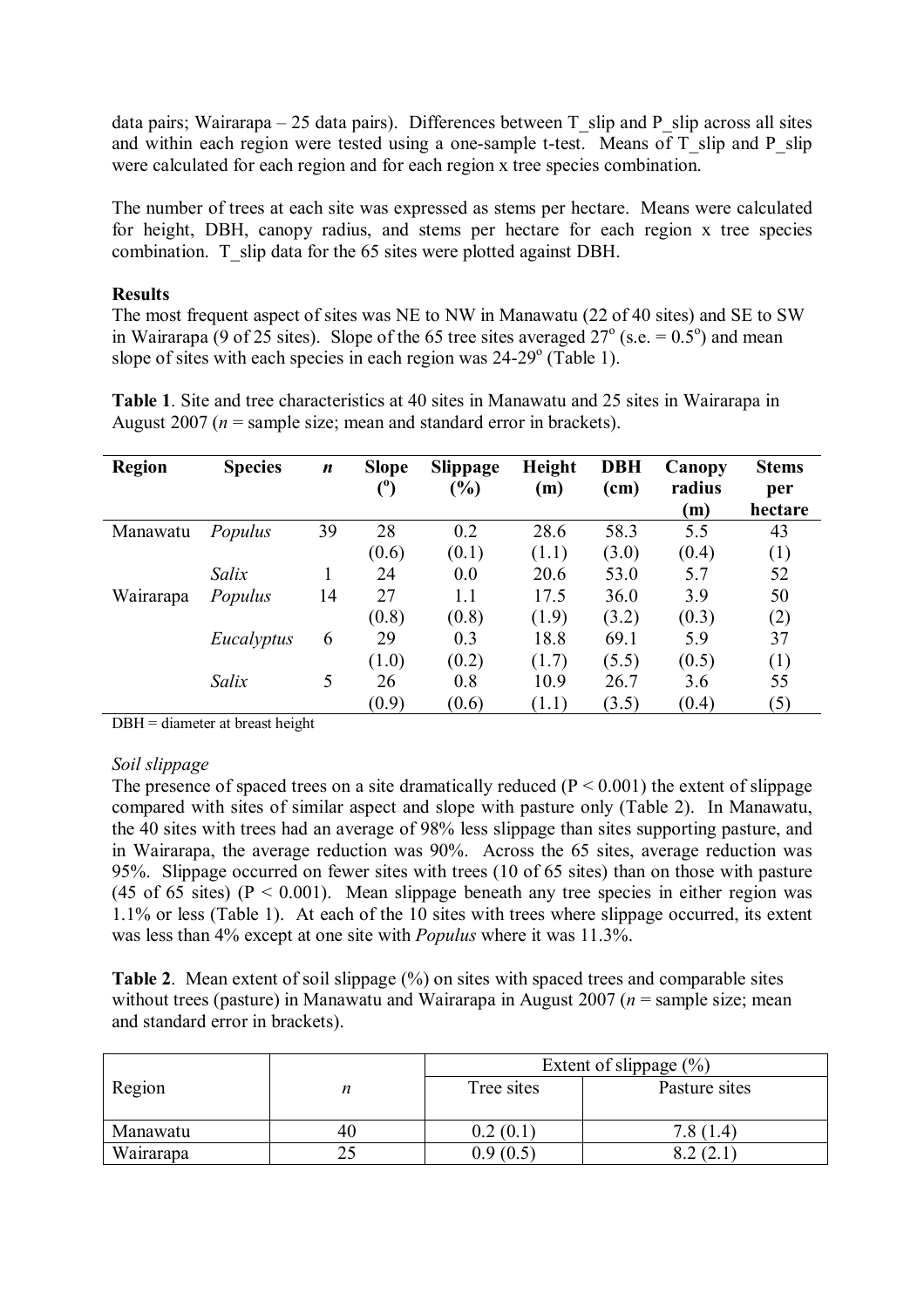#### Tree characteristics

Tree height ranged from 10.9 m for Salix spp. in Wairarapa to 28.6 m for Populus spp. in Manawatu (Table 1). Populus trees at 39 sites in Manawatu averaged approximately 11 m taller than those at 14 sites in Wairarapa. The average height of Salix trees at the site in Manawatu was twice that of those growing at five sites in Wairarapa (Table 1). Trees of Eucalyptus in Wairarapa had the thickest trunks with an average DBH of 69.1 cm (Table 1). The DBH of Populus trees in Manawatu was 22 cm greater than for those in Wairarapa and Salix trees in Manawatu had an average DBH twice that for trees in Wairarapa (Table 1).

Trees of all species had an average canopy radius of less than 6.0 m, with the narrowest crowns being recorded for Populus (3.9 m) and Salix (3.6 m) in Wairarapa (Table 1). Estimated plant spacing for species across the regions varied from 37 stems per hectare (sph) for Eucalyptus to 55 sph for Salix in Wairarapa (Table 1).

### Association between slippage and tree characteristics

Six sites with Populus had slippage and at four of these, average DBH was 26-30 cm, whereas at the other two sites, DBH averaged 67 cm and 69 cm. The average DBH of Populus trees at sites without slippage was 54 cm. Slippage occurred at two sites with Salix trees which had an average DBH of 18 cm and 30 cm (Figure 1). In contrast, the average DBH of Salix trees at the four sites without slippage was 35 cm. The DBH of *Eucalyptus* trees at two sites where slippage occurred averaged 61 cm and 74 cm, and the average for trees at the four sites without slippage was 70 cm.



Figure 1. Association between extent of slippage  $(\% )$  and diameter at breast height (DBH; cm) for spaced trees growing at 65 sites in Manawatu and Wairarapa in winter 2007.

Slight slippage (<4%) around trees occurred at nine sites at which tree density ranged from 32 sph (1.9% slippage at a site with Populus trees) to 62 sph (2.8% slippage at a site with Salix trees). The only other site with slippage (11.3%) had *Populus* trees at 43 sph. There were 45 sites with trees at densities of 32 – 50 sph and 39 of these sites had no fresh slippage.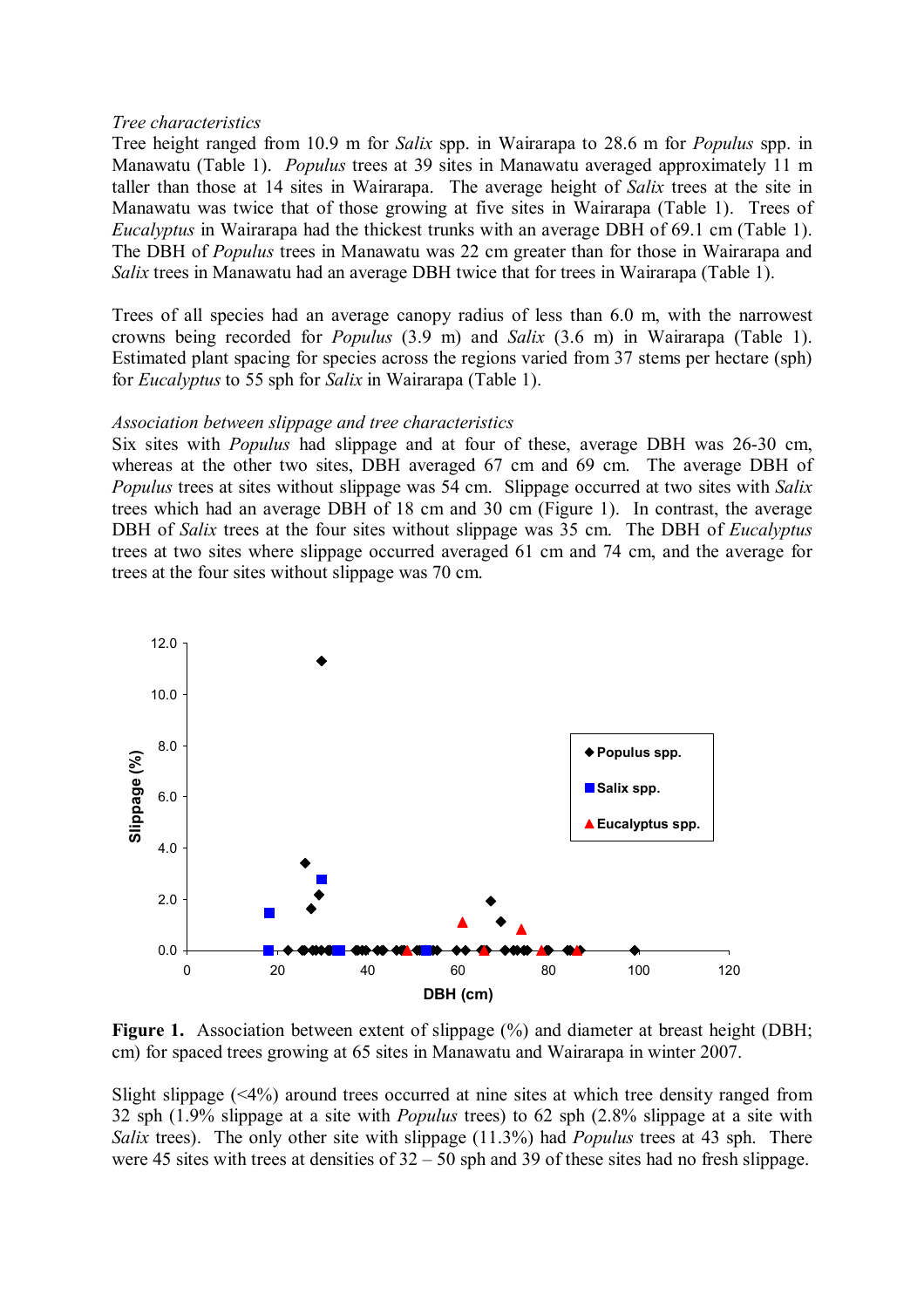### **Discussion**

Space-planted trees are widely acknowledged as a key option for conserving soil on eroding hill country, where it is desired to maintain a pastoral cover for livestock grazing (Hathaway 1986; Wilkinson 1999; Basher et al. 2008). This is supported by the considerable experience and knowledge in the land management fraternity in Regional Councils and elsewhere, and a number of farmers, who frequently regard wide-spaced tree planting as effective for slope stabilisation because sites with healthy spaced trees often remain intact or suffer relatively low damage, compared with nearby unplanted areas. This study has quantified the effectiveness of spaced trees and shown unequivocally that on slopes of approximately  $27^\circ$ , they reduced the amount of soil slippage compared with open pasture sites by an average of 95%.

One of the key ways trees contribute to slope stability is through their development of an extensive root network, the extent of which depends on tree age/size, spacing, and site factors such as soil type, depth, and position on slope. Diameter at breast height (DBH) was a key attribute recorded as a measure of tree size. It is easy to measure and has biological significance. For example, for individual Populus trees aged 5-9.5 years (DBH 8-21 cm) on a slope near Palmerston North, root mass and root length increased linearly with DBH (McIvor et al. 2008) and there was a log relationship between these attributes when data for larger trees (DBH up to 29 cm) were included (McIvor et al. 2009). Root development of a tree aged 5 years (DBH = 8.4 cm) was negligible compared with that of trees aged 7 years (DBH  $= 14$  cm) and 9.5 years (DBH  $= 21.3$  cm), and it was concluded that a tree was unlikely to contribute significantly to slope stability until it was aged at least 5 years (McIvor et al. 2008). Apart from the study of McIvor et al. (2009), no data are available on relationships between root attributes and DBH for larger (likely older) Populus trees on slopes. Tree age has often been used as an indicator of size in the past but the size of trees of the same age can vary considerably with position on a slope and other factors.

Populus trees in this study varied in DBH from 26 cm to 99 cm, and it is suggested that their root systems were at least as well developed as the oldest trees excavated by McIvor et al. (2008; unpubl.). Soil slippage occurred at six of the 53 sites with Populus trees and at four of these, trees had an average DBH of < 30 cm. The relatively low DBH values suggest that slippage at these sites was predominantly because of inadequate root development of individual trees or the failure of the root systems of neighbouring trees at each site to interlock significantly, perhaps because spacings were too wide. A possible relationship between slippage and tree size (DBH) can only be confirmed by further data collection at similar sites in the same and different regions, and a larger data set will be very useful for identifying thresholds for DBH beyond which soil slippage is highly unlikely.

Tree density across all sites and species varied mostly between 30 stems per hectare (sph; equivalent to approximately 18 m x 18 m spacing) and 60 sph (13 m x 13 m), which is within the normal range of densities/wide spacings recommended for slope stabilisation (Hathaway 1986; Wilkinson 1999). This study confirmed that these densities of established trees are effective in controlling soil slip erosion. The variability measured in spacings between trees at each site, for example average minimum spacing of 10 m and average maximum spacing of 24 m, likely reflected variation in slope micro-relief and perceived need by the land manager or farmer for treatment of particular parts of the area at the time of planting, as well as subsequent possible tree mortality. Initial pole mortality without blanking was more likely, although there might also have been initial under-planting. Regional Councils recommend planting 3 m poles of Populus and Salix at a spacing of 12–15 m on erodible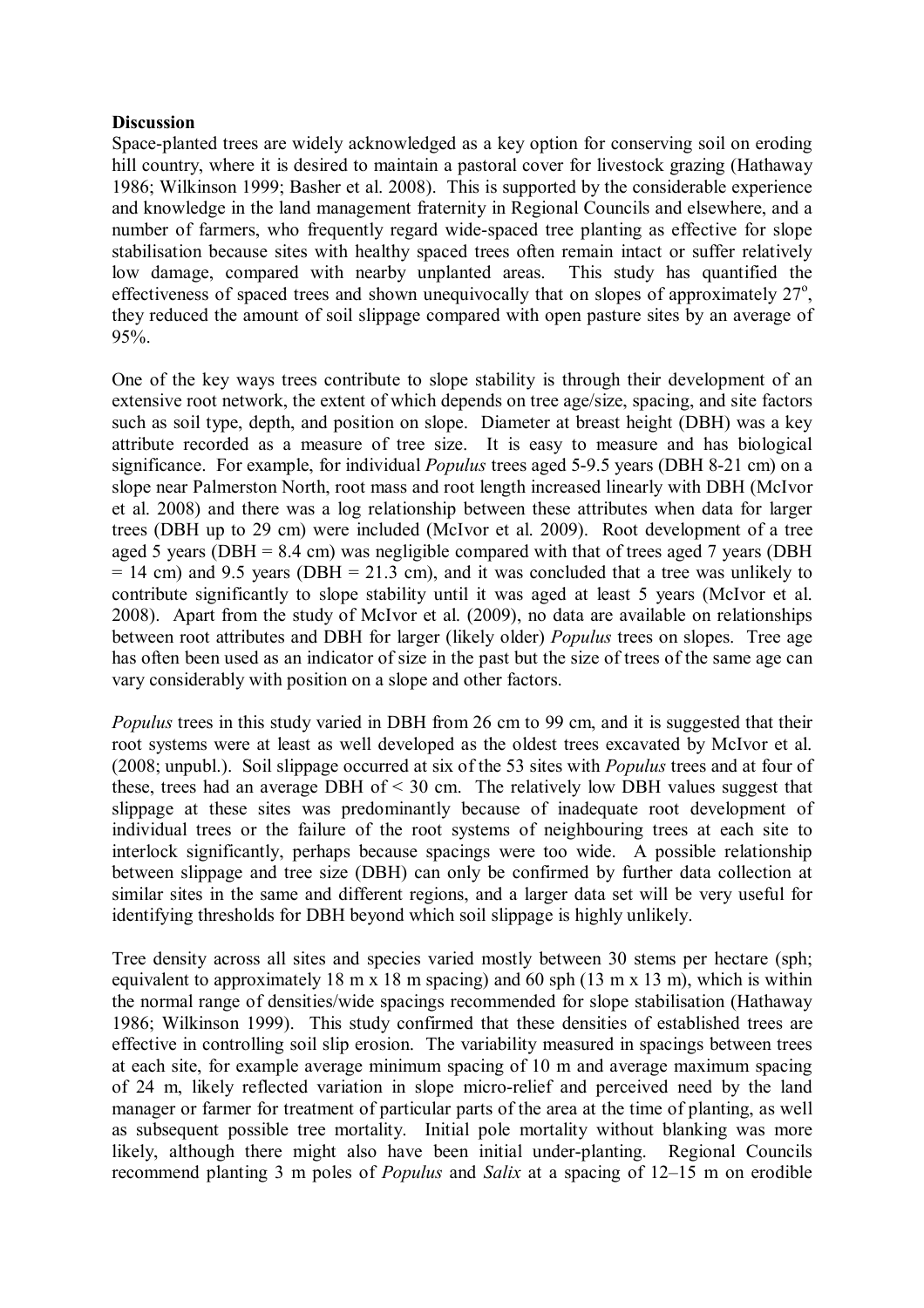pastoral slopes, and if their survival is 100%, the results suggest that later thinning of trees could be conducted to increase understorey pasture production without compromising slope stability. This is providing retained trees have a DBH of > 30 cm and are no further apart than 18 m.

There were a number of tall trees with wide canopies assessed, particularly the *Populus* trees in Manawatu and the Eucalyptus trees in Wairarapa. Large trees may topple during severe storms with high wind velocities, and when soils are saturated, as was observed for a few trees near those assessed at several sites in Manawatu/Rangitikei, and reported by land managers at some other locations in the region following the February 2004 storm. From observations made during this study, the incidence of tree toppling was very low, with breakage of large branches being more characteristic of storm damage. Most of the trees were estimated to be aged around 25-30 yrs.

Different species or clones of *Populus*, and perhaps of the genera *Salix* and *Eucalyptus*, were assessed in this study but their identification was often difficult. For Populus and Salix trees, this was partly because they were assessed in winter when leaves were absent. Many of the Populus trees at the sites in Manawatu, particularly the older/larger trees, were imported clones with parent Populus deltoides (e.g. I214, I78, 'Flevo') bred for a forestry environment, not wide spaced planting. Populus deltoides is renowned for its brittleness and propensity to develop very heavy and sprawling crowns. Trees of narrow crowned *Populus nigra* 'Lombardy' were assessed at three sites in Manawatu. Most of the Salix trees assessed were likely Salix matsudana, which has similar problems to *Populus deltoides* of brittleness and heavy, spreading crowns. Some practitioners regard trees with these characteristics as potentially unstable because of the weight of their crowns. New species/clones with narrower form and less brittle crowns (National Poplar and Willow Users Group 2007), products of the national poplar and willow breeding programme now based at Plant and Food Research, are being propagated by Regional Councils to overcome some of the disadvantages of germplasm used earlier.

# **Conclusions**

Conservation trees of various size at densities of 30-60 stems per hectare (13 m to 18 m spacing) on slopes of mostly  $25-30^{\circ}$ , reduced the extent of soil slippage at 65 sites by an average of 95% compared with slippage on nearby pasture control sites. Most of the trees were *Populus*, but similar significant reductions in slippage occurred beneath Salix and Eucalyptus spp. The occurrence and extent of slippage at sites with spaced trees were reduced when trees had a diameter at breast height exceeding 30 cm. This was more pronounced for Salix trees, but also for those of Populus. Tree height and canopy width covered the range found for many spaced tree plantings for slope stabilisation on pastoral hill country, and results are likely applicable to plantings at other locations.

### Acknowledgements

This research was conducted under the Sustainable Land Use Research Initiative (SLURI) programme (FRST Contract CO2X0405). We are most grateful to all farmers who granted access to their farms for assessment of one or more groups of trees. Comments from some farmers on their experiences with spaced trees, either specific trees assessed or otherwise, were also appreciated.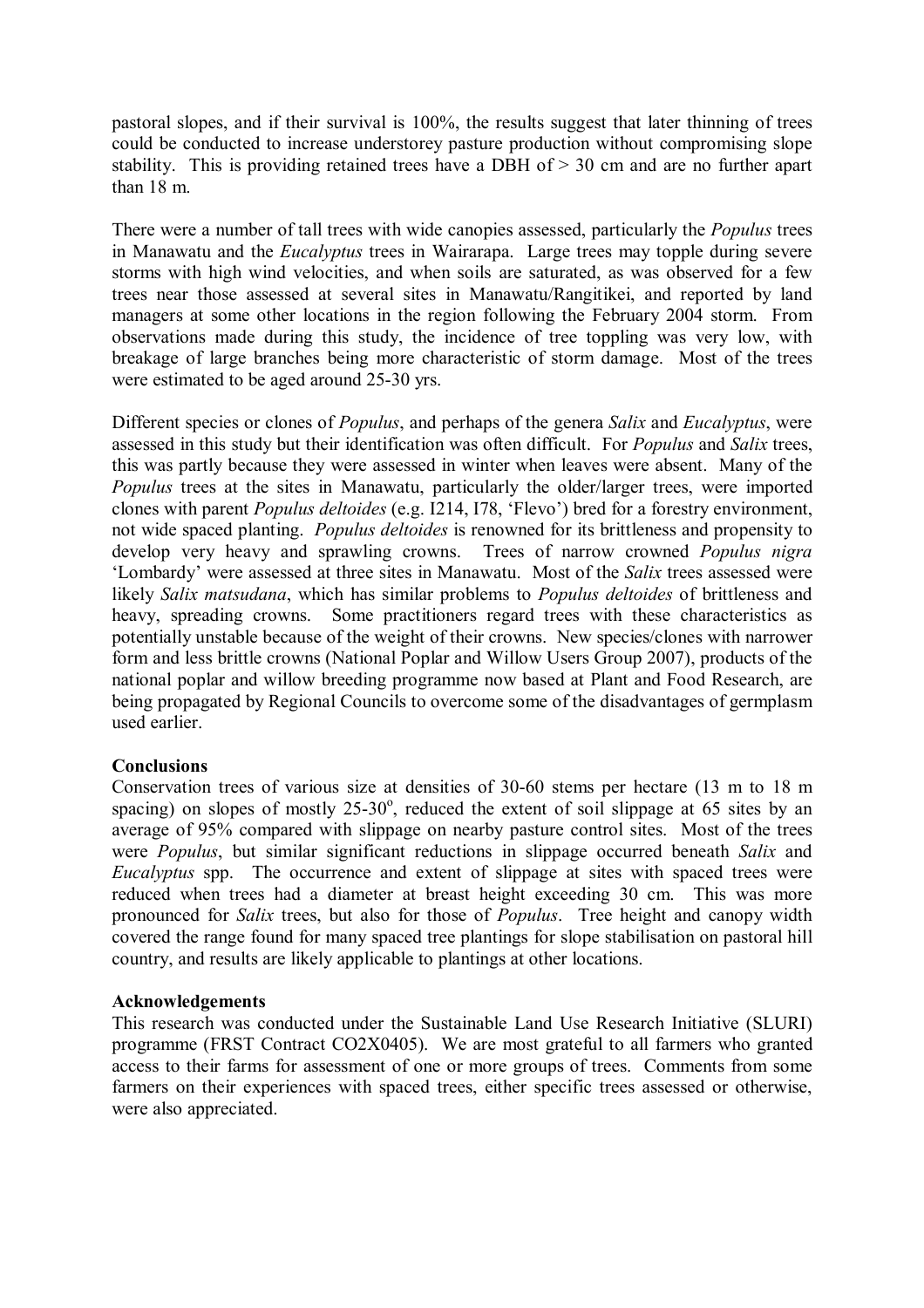#### References

- Basher, L.R.; Botha, N.; Dodd, M.B.; Douglas, G.B.; Lynn, I.; Marden, M.; McIvor, I.R.; Smith, W. 2008. Hill country erosion: a review of knowledge on erosion processes, mitigation options, social learning and their long-term effectiveness in the management of hill country erosion. Landcare Research Contract Report: LC0708/081. Prepared for MAF Policy (POL/INV/0708/03). 199p.
- Douglas, G.; McIvor, I.; Manderson, A.; Todd, M.; Braaksma, S.; Gray, R. 2008. Effectiveness of space-planted trees for controlling soil slippage on pastoral hill country. AgResearch Client Report. June 2008, 39p.
- Douglas, G.B.; Walcroft, A.S.; Hurst, S.E.; Potter, J.F.; Foote, A.G.; Fung, L.E.; Edwards, W.R.N.; van den Dijssel, C. 2006. Interactions between widely spaced young poplars (Populus spp.) and the understorey environment. Agroforestry Systems 67: 177-186.
- Hathaway, R.L. 1986. Plant materials for slope stabilisation. Pp. 39-47 In Plant Materials Handbook for Soil Conservation. Volume 1 Principles and practices. Van Kraayenoord, C.W.S.; Hathaway, R.L. eds. Water and Soil Miscellaneous Publication No. 93, MWD, Wellington.
- Hawley, J.G. 1988. Measuring the influence of trees on landslip. Proceedings of the New Zealand Association of Soil and Water Conservation Annual Conference, Havelock North, August 1988.
- Hawley, J.G.; Dymond, J.R. 1988. How much do trees reduce landsliding? *Journal of Water* and Soil Conservation 43: 495–498.
- Hicks, D.L. 1995. Control of soil erosion on farmland: a summary of erosions' impact on New Zealand agriculture, and farm management practices which counteract it. MAF Policy Technical Paper 95/4. Ministry of Agriculture and Forestry, Wellington.
- Hicks, D.L.; Anthony, T. 2001. Soil Conservation Technical Handbook. Prepared for the Ministry for the Environment by the New Zealand Resource Management Association, Ministry for the Environment, Wellington.
- Hicks, D.; Crippen, T. 2004. Erosion of Manawatu-Wanganui hill country during the storm on 15-16 February 2004. Report prepared for Horizons Regional Council (Manawatu-Wanganui Regional Council). 56p.
- McIvor, I.R.; Douglas, G.B.; Hurst, S.E.; Hussain, Z.; Foote, A.G. 2008. Structural root growth of young Veronese poplars on erodible slopes in the southern North Island, New Zealand. Agroforestry Systems 72: 75-86.
- McIvor, I.R.; Douglas, G.B.; Benavides, R. 2009. Coarse root growth of Veronese poplar trees varies with position on an erodible slope in New Zealand. Agroforestry Systems 73: (in press).
- National Poplar and Willow Users Group 2007. Growing Poplar and Willow Trees on Farms, Guidelines for establishing and managing poplar and willow trees on farms.